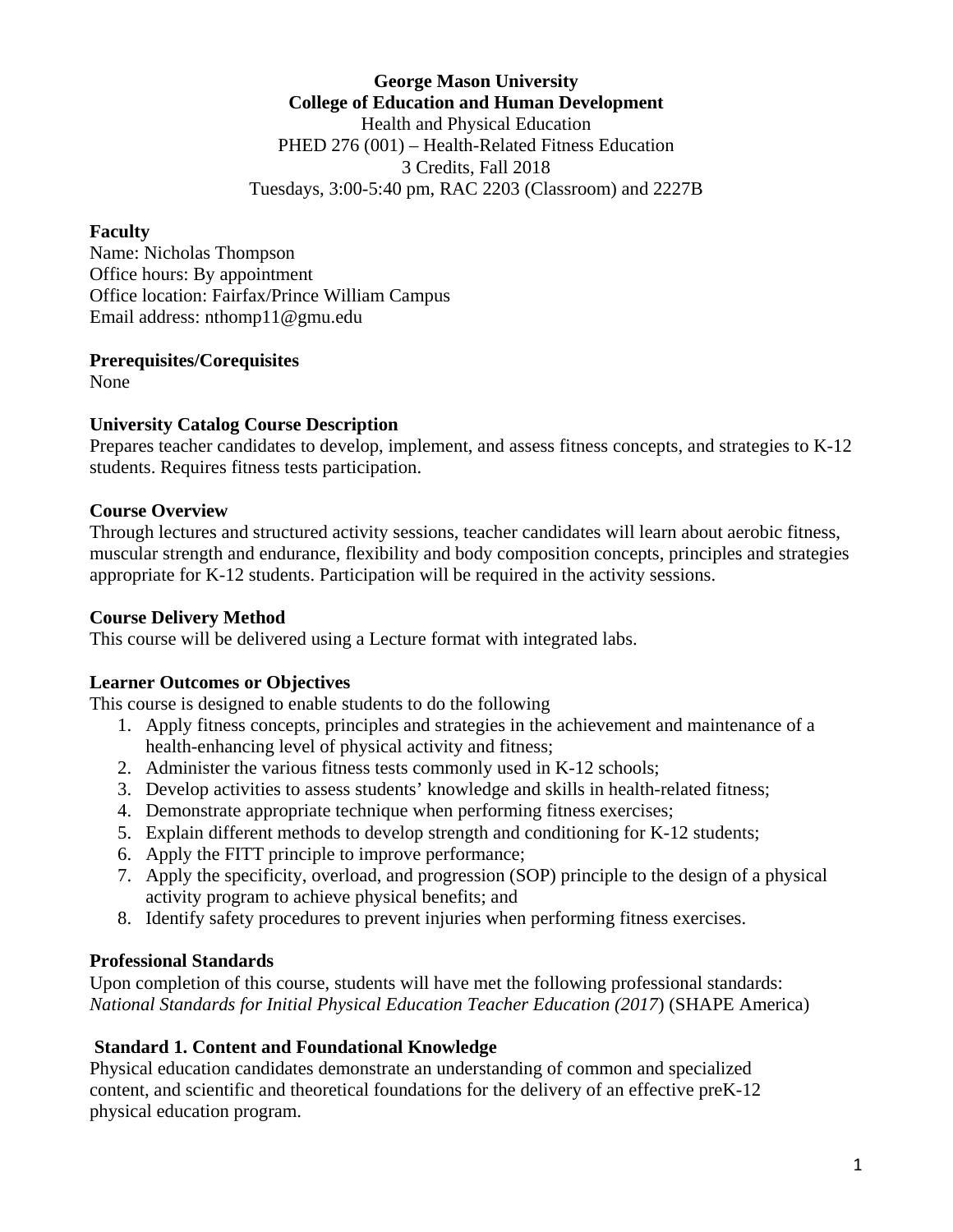### **Standard 2. Skillfulness and Health-Related Fitness**

Physical education candidates are physically literate individuals who can demonstrate skillful performance in physical education content areas and health-enhancing levels of fitness.

## **Required Texts**

Thygerson A.L., Thygerson, S. M. (2019). *Fit to be well essential concepts* (5th ed). Burlington, MA: Jones & Bartlett Learning.

Suggested readings

Ayers, S. F., & Sariscsany, M. J. (2011). *Physical education for lifelong fitness: The physical best teacher's guide* (3rd Ed.). Champaign, IL: Human Kinetics.

# **Course Performance Evaluation**

Students are expected to submit all assignments on time in the manner outlined by the instructor (e.g., Blackboard, or hard copy as requested).

## **Assignments and Examinations**

## **Fitness Assessment 10%**

Working in partners, students will participate and properly assess each other's vital signs, body composition, cardiorespiratory endurance, muscular endurance, muscular strength and flexibility using the Fitnessgram and other tests commonly used in K-12 schools.

## **Skill Assessment Assignment 10%**

Students will create and present an appropriate assessment to use in a gymnasium setting to evaluate a functional exercise.

# **Video Analysis of Teaching 10%**

Students will perform a video analysis of themselves teaching

# **Nutrition log and Analysis 10%**

Students will record everything they eat and drink for one week using a nutritional app. They will then perform an analysis based on the information gathered.

# **Presentation 20%**

Students will present an assigned topic related to health-related fitness development. The presentation must include a theoretical and practical component and present examples of activities and projects/assignments appropriate for all levels (elementary, middle and high school).

## **Weekly Health/Fitness Assignments 20%**

Students will complete weekly assignments both in the classroom and/or practical fitness related to the textbook and fitness-health science in action worksheets.

# **Final Exam 20%**

The final exam will cover material from weeks 1-12.

# • **Other Requirements**

Attendance and Satisfactory Participation:

Everyone is personally responsible for punctually attending each class. The interaction between instructor and students in conjunction with skill practice is crucial to students' success in this course.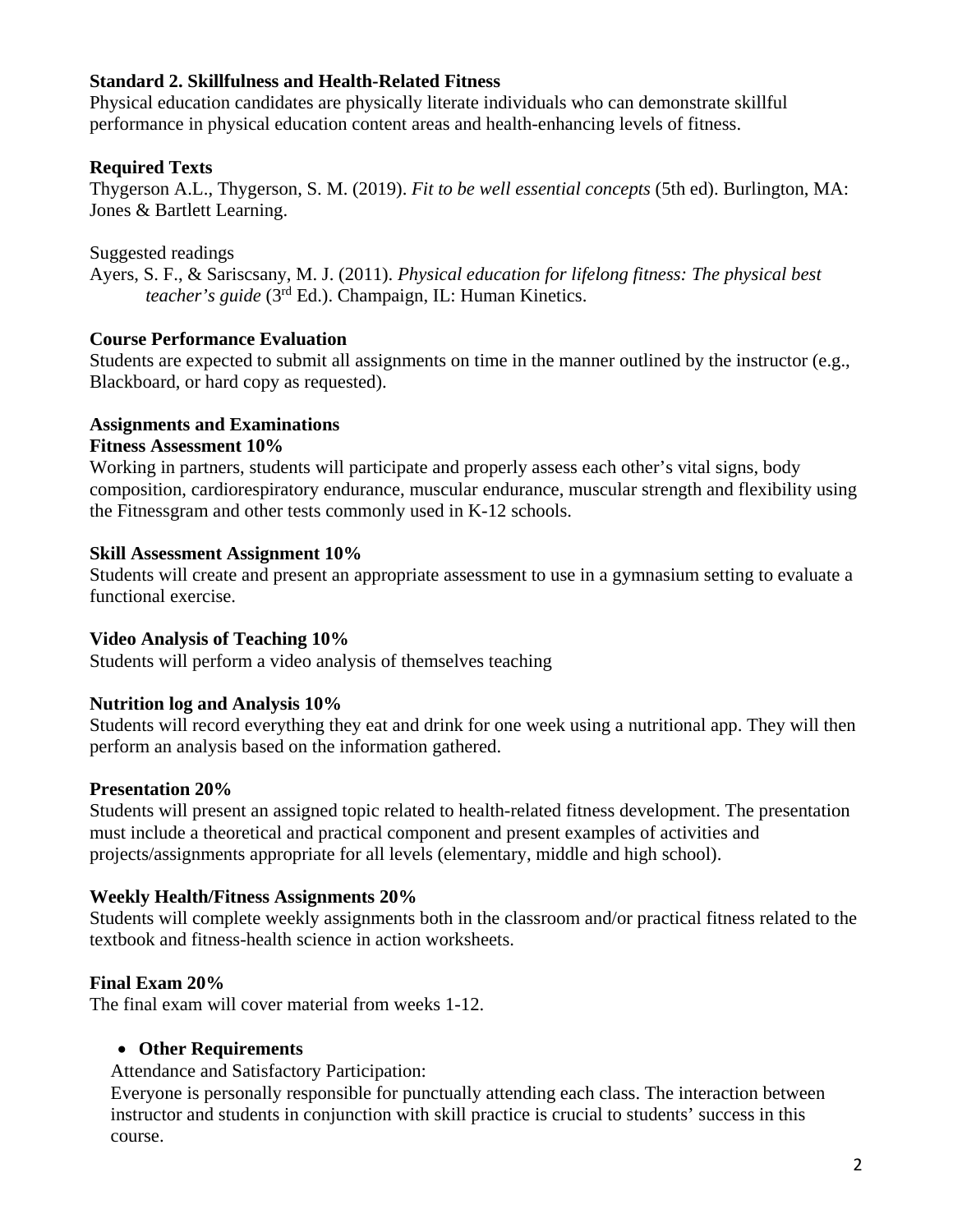• In accordance with the GMU Attendance Policies (University catalog, 2004-2005 p.33), "Students are expected to attend the class periods of the courses for which they register. Inclass participation is important to the individual student and to the class as a whole. Because class participation may be a factor in grading, instructors may use absence, tardiness or early departure as de facto evidence of non-participation."

## **The following scale will be used:**

- o One (1) absence is permitted
- o Two  $(2)$  "tardies" \*= 1 absence
- o Two  $(2)$  "early departures"\* = 1 absence
- $\circ$  2 absences = 10 points off overall grade
- $\circ$  3 absences or more = 15+ points off overall grade

\*Attendance is taken within 5 minutes of the start of class. A student will be considered late once attendance has been taken. Leaving more than 15 minutes before the end of the class will be considered an early departure.

#### Student Conduct

All students will be held accountable for misconduct in the classroom and fitness facility. Students are also expected to follow academic integrity standards as stated in the Student Handbook. Not adhering to these policies may result in a deduction from final grade and possible referral to the dean.

### Cell Phones- TURN VOLUME OFF

The use of a cell phone and other non-essential electronic devices will not be permitted during class time. Please turn the sound OFF!

### • **Course Performance Evaluation Weighting**

| 10% |
|-----|
| 10% |
| 10% |
| 10% |
| 20% |
| 20% |
| 20% |
|     |

| • Grading Policies (in $\%$ ) |                   |                     |               |
|-------------------------------|-------------------|---------------------|---------------|
| $A = 94 - 100$                | $B_{+} = 88 - 89$ | $C_{\pm} = 78 - 79$ | $D = 60 - 69$ |
| $A = 90 - 93$                 | $B = 84 - 87$     | $C = 74 - 77$       | $F = 0 - 59$  |
|                               | $B = 80 - 83$     | $C = 70 - 73$       |               |

#### **Professional Dispositions**

Students are expected to exhibit professional behaviors and dispositions at all times. See <https://cehd.gmu.edu/students/polices-procedures/>

#### **Core Values Commitment**

The College of Education and Human Development is committed to collaboration, ethical leadership, innovation, research-based practice, and social justice. Students are expected to adhere to these principles: http://cehd.gmu.edu/values/.

### **GMU Policies and Resources for Students**

*Policies* 

• Students must adhere to the guidelines of the University Honor Code (see http://oai.gmu.edu/the-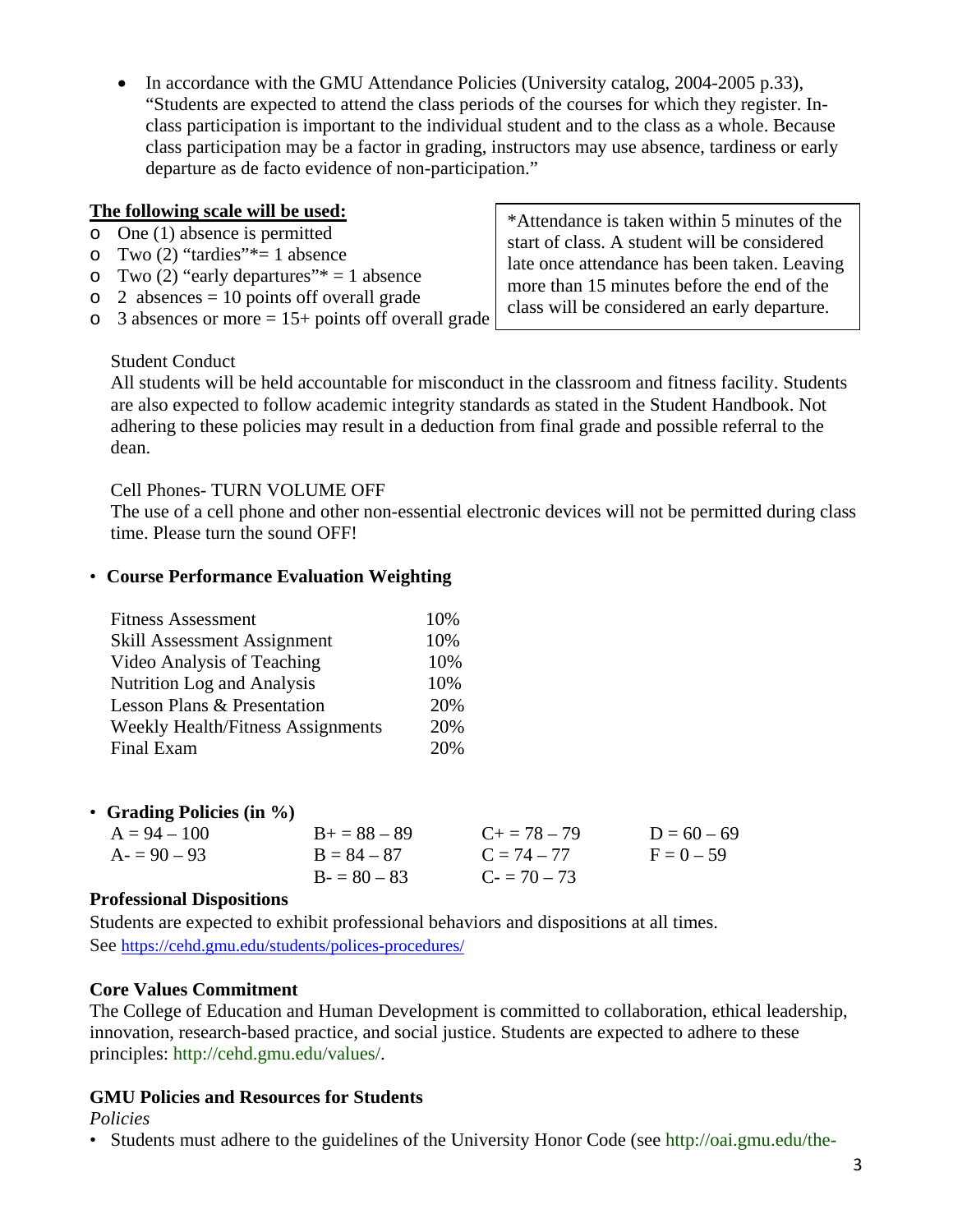mason-honor-code/).

- Students must follow the university policy for Responsible Use of Computing (see http://universitypolicy.gmu.edu/policies/responsible-use-of-computing/).
- Students are responsible for the content of university communications sent to their Mason email account and are required to activate their account and check it regularly. All communication from the university, college, school, and program will be sent to students **solely** through their Mason email account.
- Students with disabilities who seek accommodations in a course must be registered with George Mason University Disability Services. Approved accommodations will begin at the time the written letter from Disability Services is received by the instructor (see http://ods.gmu.edu/).
- Students must follow the university policy stating that all sound emitting devices shall be silenced during class unless otherwise authorized by the instructor.
- Students must silence all sound emitting devices during class unless otherwise authorized by the instructor

#### *Campus Resources*

- Support for submission of assignments to Tk20 should be directed to [tk20help@gmu.edu](mailto:tk20help@gmu.edu) or [https://cehd.gmu.edu/aero/tk20.](https://cehd.gmu.edu/aero/tk20) Questions or concerns regarding use of Blackboard should be directed to [http://coursessupport.gmu.edu/.](http://coursessupport.gmu.edu/)
- For information on student support resources on campus, see [https://ctfe.gmu.edu/teaching/student-support](https://ctfe.gmu.edu/teaching/student-support-resources-on-campus)[resources-on-campus](https://ctfe.gmu.edu/teaching/student-support-resources-on-campus)

**For additional information on the College of Education and Human Development, please visit our website <https://cehd.gmu.edu/students/> .**